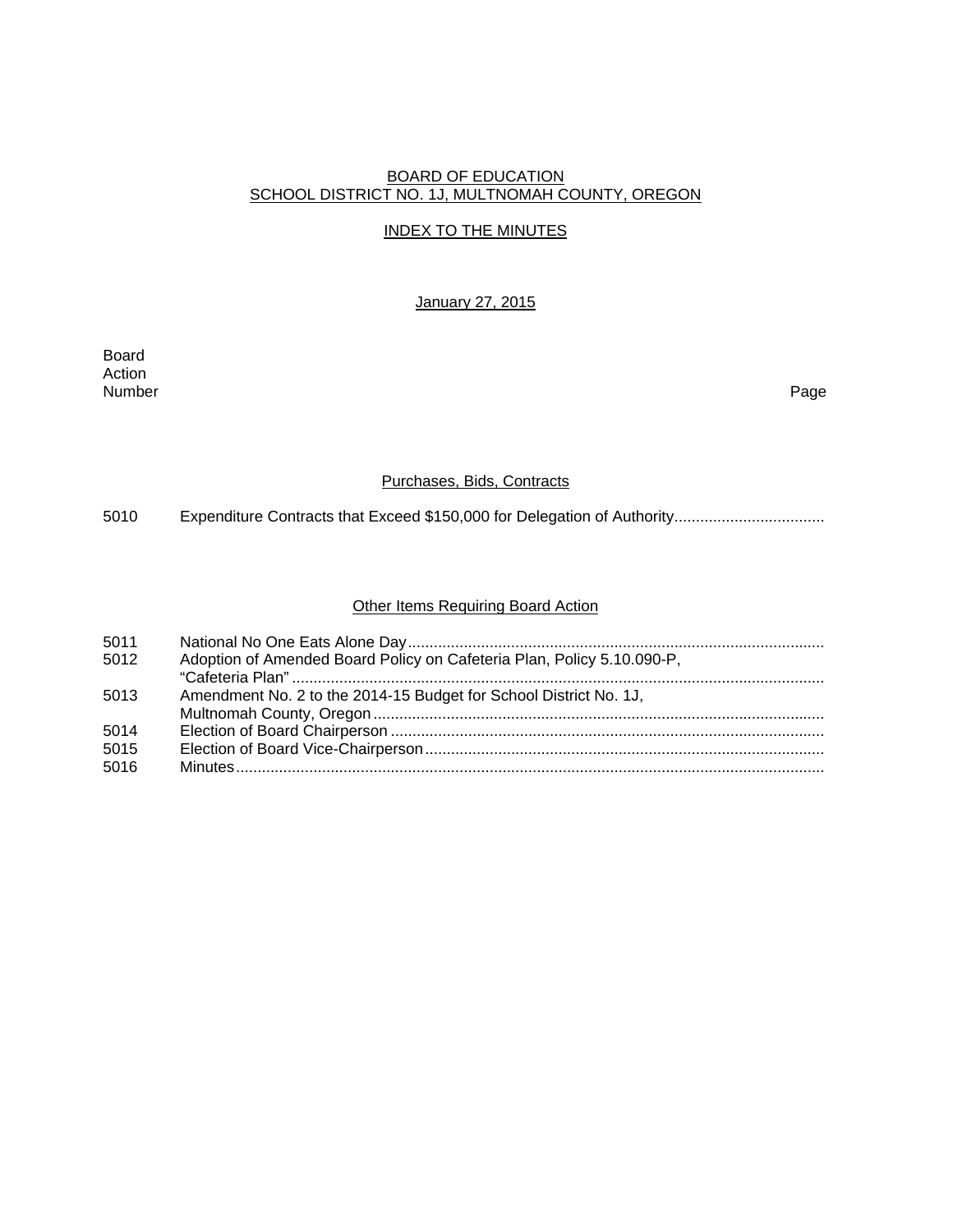# Purchases, Bids, Contracts

The Superintendent RECOMMENDED adoption of the following item:

## Number 5010

Director Morton moved and Director Adkins seconded the motion to adopt the above numbered item. The motion was put to a voice vote and passed unanimously (yes-7, no-0; with Student Representative Jayaswal absent.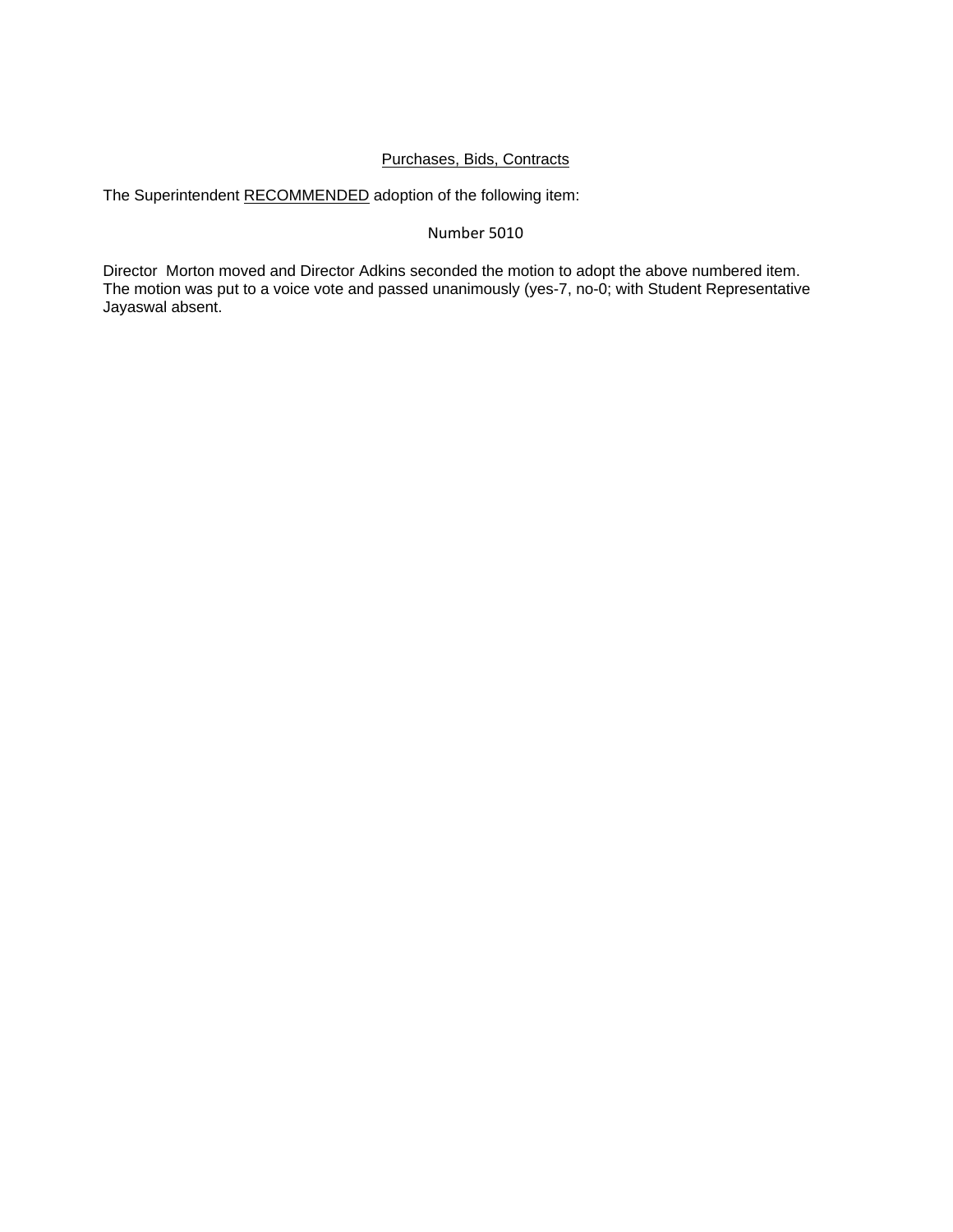### Expenditure Contracts that Exceed \$150,000 for Delegation of Authority

#### **RECITAL**

Portland Public Schools ("District") Public Contracting Rules PPS-45-0200 ("Authority to Approve District Contracts; Delegation of Authority to Superintendent") requires the Board of Education ("Board") enter into contracts and approve payment for products, materials, supplies, capital outlay, equipment, and services whenever the total amount exceeds \$150,000 per contract, excepting settlement or real property agreements. Contracts meeting this criterion are listed below.

## **RESOLUTION**

The Superintendent recommends that the Board approve these contracts. The Board accepts this recommendation and by this resolution authorizes the Deputy Clerk to enter into agreements in a form approved by General Counsel for the District.

### **NEW CONTRACTS**

| <b>Contractor</b> | <b>Contract</b><br>Term | <b>Contract Type</b>        | <b>Description of Services</b>                                                      | <b>Contract</b><br>Amount | Responsible<br>Administrator,<br><b>Funding Source</b> |
|-------------------|-------------------------|-----------------------------|-------------------------------------------------------------------------------------|---------------------------|--------------------------------------------------------|
| <b>OETC</b>       | 1/7/2015                | Purchase Order<br>PO 123344 | Microsoft Enterprise Licensing<br>and Home Use Program<br>Annual Support Agreement. | \$320.461                 | J. Klein<br><b>Fund 101</b><br>Dept. 5581              |

# **NEW INTERGOVERNMENTAL AGREEMENTS ("IGAs")**

No New IGAs

# **AMENDMENTS TO EXISTING CONTRACTS**

No New Amendments

*Y. Awwad*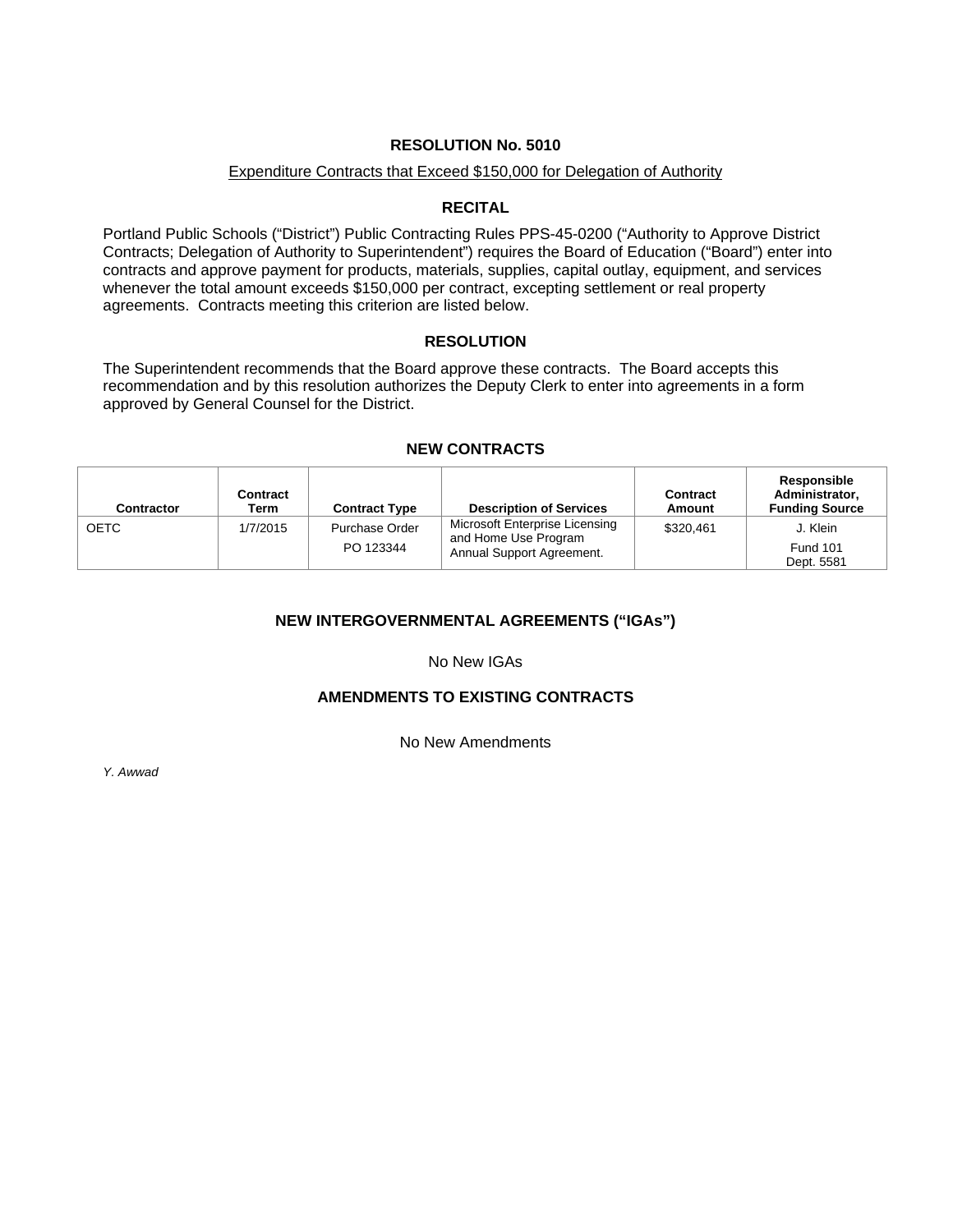## Other Items Requiring Board Action

The Superintendent RECOMMENDED adoption of the following items:

#### Number 5011 through 5016

During the Committee of the Whole, Director Belisle moved and Director Morton seconded the motion to adopt Resolution 5011. The motion was put to a voice vote and passed unanimously (yes-7, no-0; with Student Representative Jayaswal absent).

During the Committee of the Whole, Director Adkins moved and Director Koehler seconded the motion to adopt Resolution 5012. The motion was put to a voice vote and passed unanimously (yes-6, no-0 [Director Morton had stepped away from the dais]; with Student Representative Jayaswal absent).

During the Committee of the Whole, Director Belisle moved and Director Adkins seconded the motion to adopt Resolution 5013 as amended. The motion was put to a voice vote and passed by a vote of 6-1 (yes-6, no-1 [Adkins]; with Student Representative Jayaswal absent).

 Director Koehler moved and Director Regan seconded the motion to amend resolution 5013 by adding the following language under "Resolution":

- 2. Amendment No. 2 to the 2014/15 budget shows uncommitted contingency at 7%, rather than 4.5%. Board policy requires 3% with an aspirational goal of 5%.
- 3. In keeping with Resolution 4961 and given the severe and ongoing needs in our schools, the Board directs the Superintendent to bring the Board a plan by February 10 that assesses the immediate urgent unfunded needs in our schools and commits the surplus contingency necessary to support school programs in the spring and summer.
- 4. As part of the assessment and expenditure plan, the Board further requests the Superintendent to communicate with principals and teachers soliciting their ideas on how to make the most difference for student achievement/outcomes this year with the surplus.

The motion was put to a voice vote and passed by a vote of 4-3 (yes-4, no-3 [Belisle, Knowles, Adkins], with Student Representative Jayaswal absent).

Director Morton moved and Director Belisle seconded the motion to amend the above amendment by striking out "in the spring and summer" in paragraph 3, and striking out "this year" in paragraph 4. The motion was put to a voice vote and passed unanimously (yes-7, no-0, with Student Representative Jayaswal absent).

During the Committee of the Whole, Director Belisle moved and Director Morton seconded the motion to adopt Resolution 5014. The motion was put to a voice vote and passed by a vote of 6-1 (yes-6, no-1 [Buel]; with Student Representative Jayaswal absent).

During the Committee of the Whole, Director Morton moved and Director Adkins seconded the motion to adopt Resolution 5015. The motion was put to a voice vote and passed by a vote of 5-2 (yes-5, no-2 [Buel, Regan]; with Student Representative Jayaswal absent).

Director Morton moved and Director Adkins seconded the motion to adopt Resolution 5016. The motion was put to a voice vote and passed unanimously (yes-7, no-0; with Student Representative Jayaswal absent.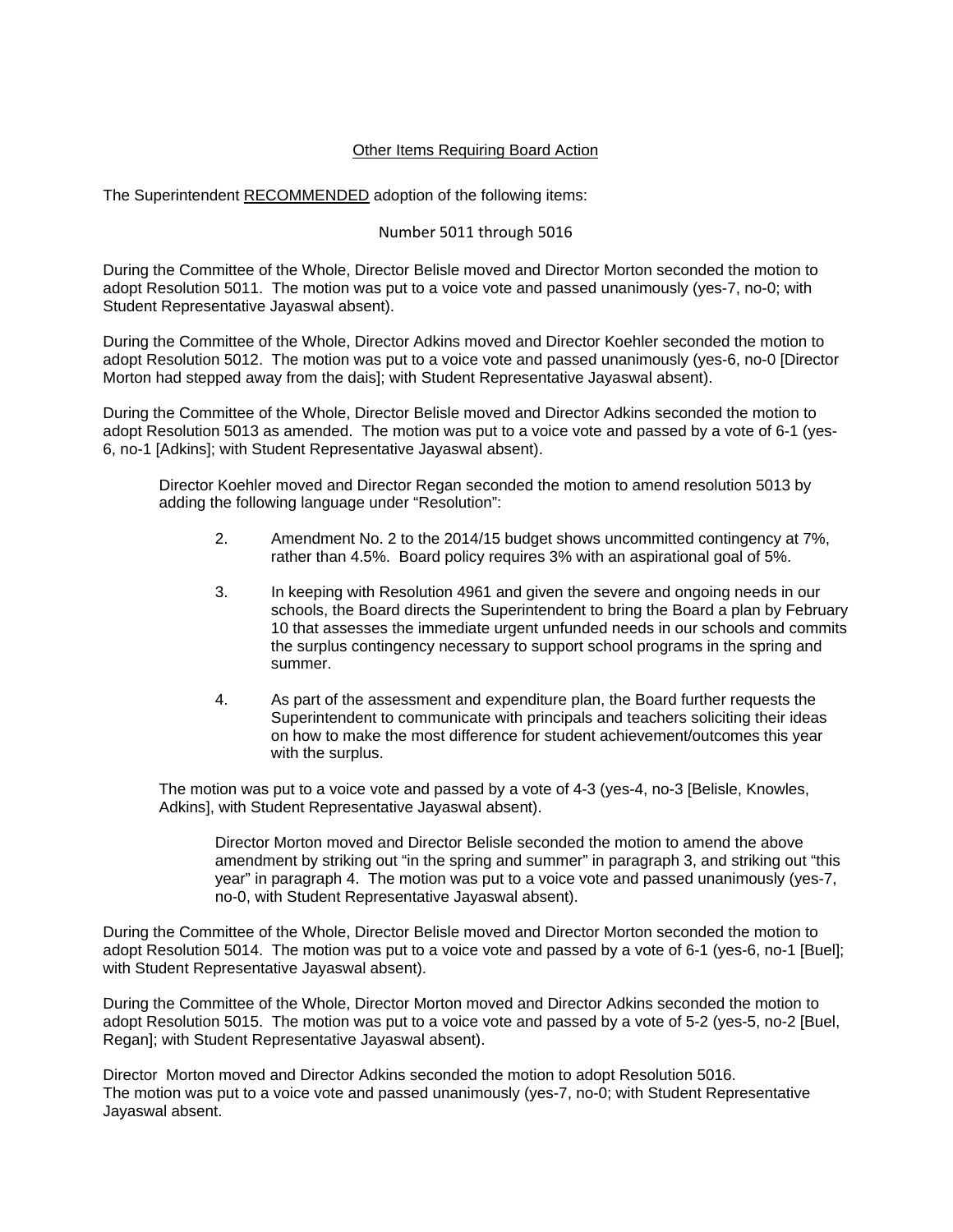### National No One Eats Alone Day

#### **RECITALS**

- A. Social isolation is a problem that affects far too many youth in our middle grades and,
- B. Social isolation can all too often be a precursor to teasing, bullying and even violence to oneself and others, and
- C. The non-profit organization, Beyond Differences, was established in 2010 to create an end to social isolation by changing the culture of middle school, and
- D. Beyond Differences is dedicated to the proposition that all students should feel included, valued and accepted by their peers, and
- E. Beyond Differences has had a tremendous impact because it is a student-led social movement that emphasizes peer-to-peer training and school-based activities, and,
- F. The website www.nooneeatsalone.org is being used as a web tool to sign up schools to encourage their participation, and,
- G. Beyond Differences Teen Board has been leading middle school assembly programs for four years and has presented to nearly 10,000 students nationwide, and
- H. Beyond Differences is leading National No One Eats Alone Day, "Spread the Love," on February 13, 2015.

# **RESOLVED**

- 1. The Board of Portland Public Schools joins Beyond Differences in proclaiming Feb. 13, 2015 National No One Eats Alone Day and encourages all Portland Public Schools middle schools and K-8 schools to join in this effort and host a No One Eats Alone event on their campuses.
- 2. The Board of Portland Public Schools endorses the distribution to all Portland Public Schools middle schools and K-8 schools Beyond Differences backpack starter kits. The generous contribution of backpacks from Beyond Differences will provide student leaders at each school with information, ideas, balloons and plastic bracelets to encourage students to create their own events unique to them and their schools.
- 3. Portland Public Schools strongly supports all efforts by students, counselors, teachers, administrators and partner organizations to end social isolation in the middle grades.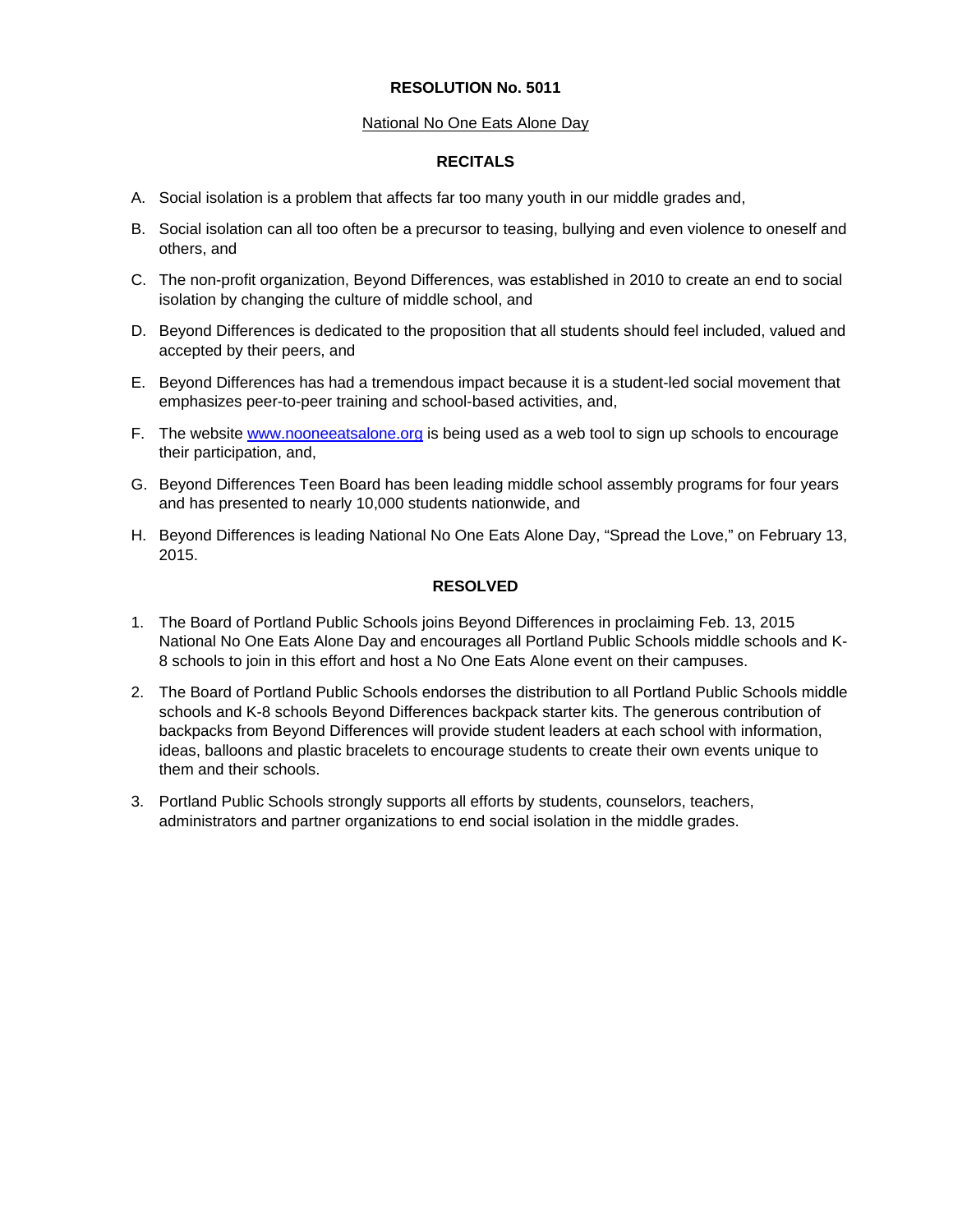# Adoption of Amended Board Policy on Cafeteria Plan, Policy 5.10.090-P, "Cafeteria Plan"

# **RECITALS**

- A. Portland Public Schools ("District") established the Portland Public Schools Cafeteria Plan ("Plan") effective May 1, 1994.
- B. The Plan was amended and restated effective January 1, 2006, and was last amended effective October 1, 2013.
- C. The District intends that this Plan continue to satisfy the requirements of Section 125 of the Internal Revenue Code of 1986, as amended.
- D. The District wishes to amend the Plan in certain respects.

# **RESOLUTION**

The District's Board of Education ("Board") has reviewed recommendations to amend the policy. Per Board Pllicy 1.70.020-P, "Policies and Administrative Directives," the Board is required to place any new policy or policy updates on the District website for a 21-day public review. Having fulfilled this obligation and having received no public input on the proposed policy amendment, the Board supports the proposed policy language for adoption effective February 1, 2015.

# **SUMMARY OF PROPOSED POLICY AMENDMENTS**

 **Mid-year Election Changes (4.3(i)).** Section 4.3(i) adds two new circumstances in which a participant can make a mid-year election change. A participant can make a mid-year election change to prospectively revoke coverage under a District group health plan (other than the health FSA or the dental and vision FSA) in the following situations:

 **(1) Reduction in hours.** A participant may revoke coverage if his or her weekly hours are reduced below 30 in connection with a change in employment status. The revocation must be in connection with the participant's intended enrollment in another health plan no later than the first day of the second month following the month in which the revocation occurs.

 **(2) Enrollment in a qualified health plan through an exchange.** A participant may revoke coverage if he or she intends to enroll in a qualified health plan through an exchange during the exchange's special enrollment period or annual open enrollment period. The enrollment in the qualified health plan must be effective no later than the day immediately following the last day of coverage.

 **Contribution Limits (5.3, 92, and 10.2).** These sections were revised to add the cost-ofliving adjustment to the plan-year limit on salary reduction contributions to the health FSA and the dental and vision FSA. The limit for plan years beginning on or after January 1, 2015, is \$2,550.

 Section 5.3 was also revised to clarify that he \$20 per month minimum elective contribution applies only the the health FSA, dental and vision FSA, and DCAP.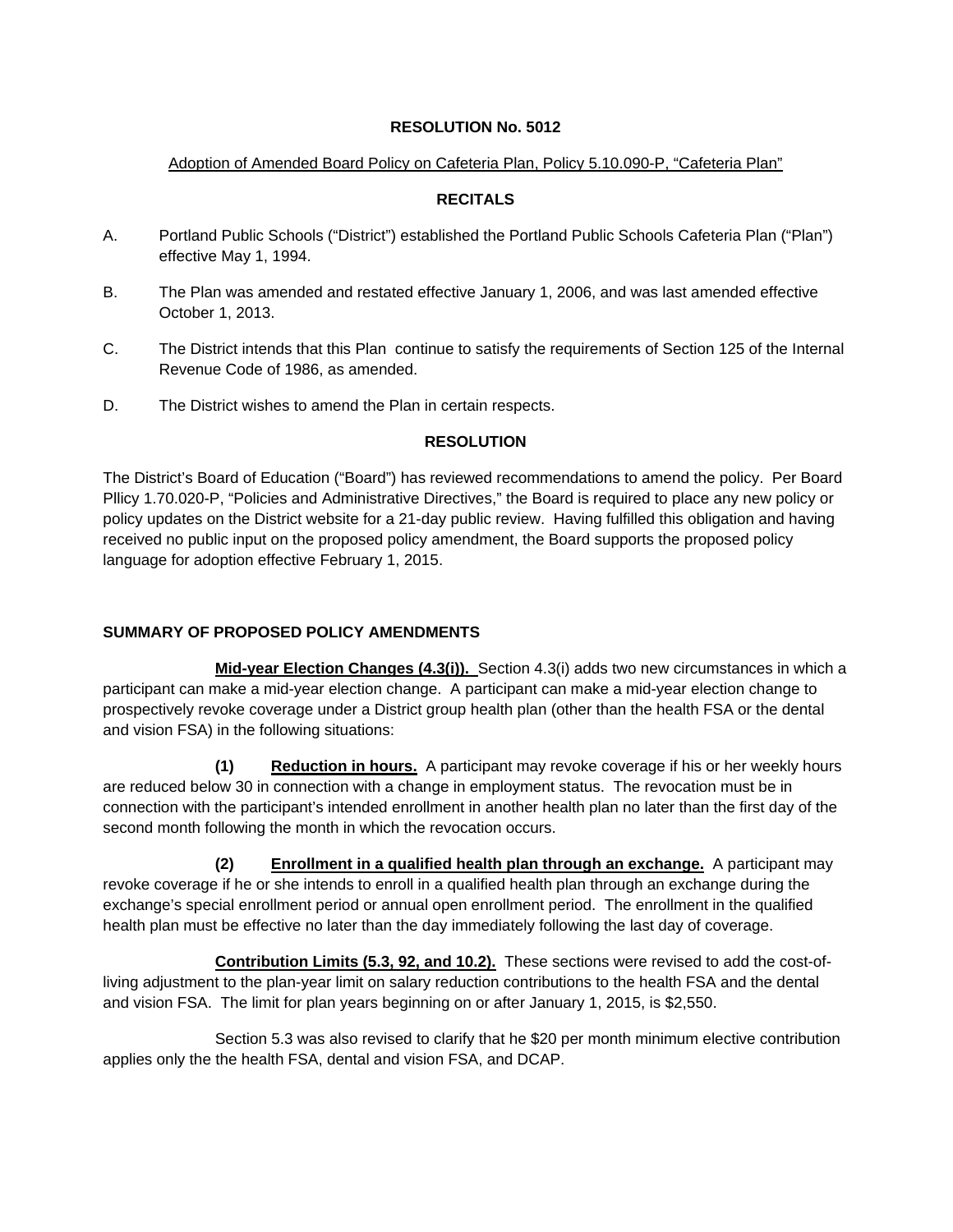**Claims Procedure (6.5).** Language was added to this section specifying that a claimant must exhaust the Plan's claims procedure before filing suit for benefits. This section was also revised to add a one year limitations period during which a claimant must file suit.

 **HAS Contribution Limits (12.2).** This section was updated to include the 2015 contribution limits to the HAS (\$3,350 for single HDHP coverage and \$6,650 for family HDHP coverage).

 **Cash Out of District Contribution (Exhibit B).** The cash out amount for waiving coverage has been updated to be \$275 a month, effective October 1, 2014.

**District Contribution (Exhibit C).** The amount of the District contribution to the HSA has been updated effective October 1, 2014, to be \$150 a month for single HDHP coverage and \$275 a month for family HDHP coverage.

*S. Murrray / T. Burton*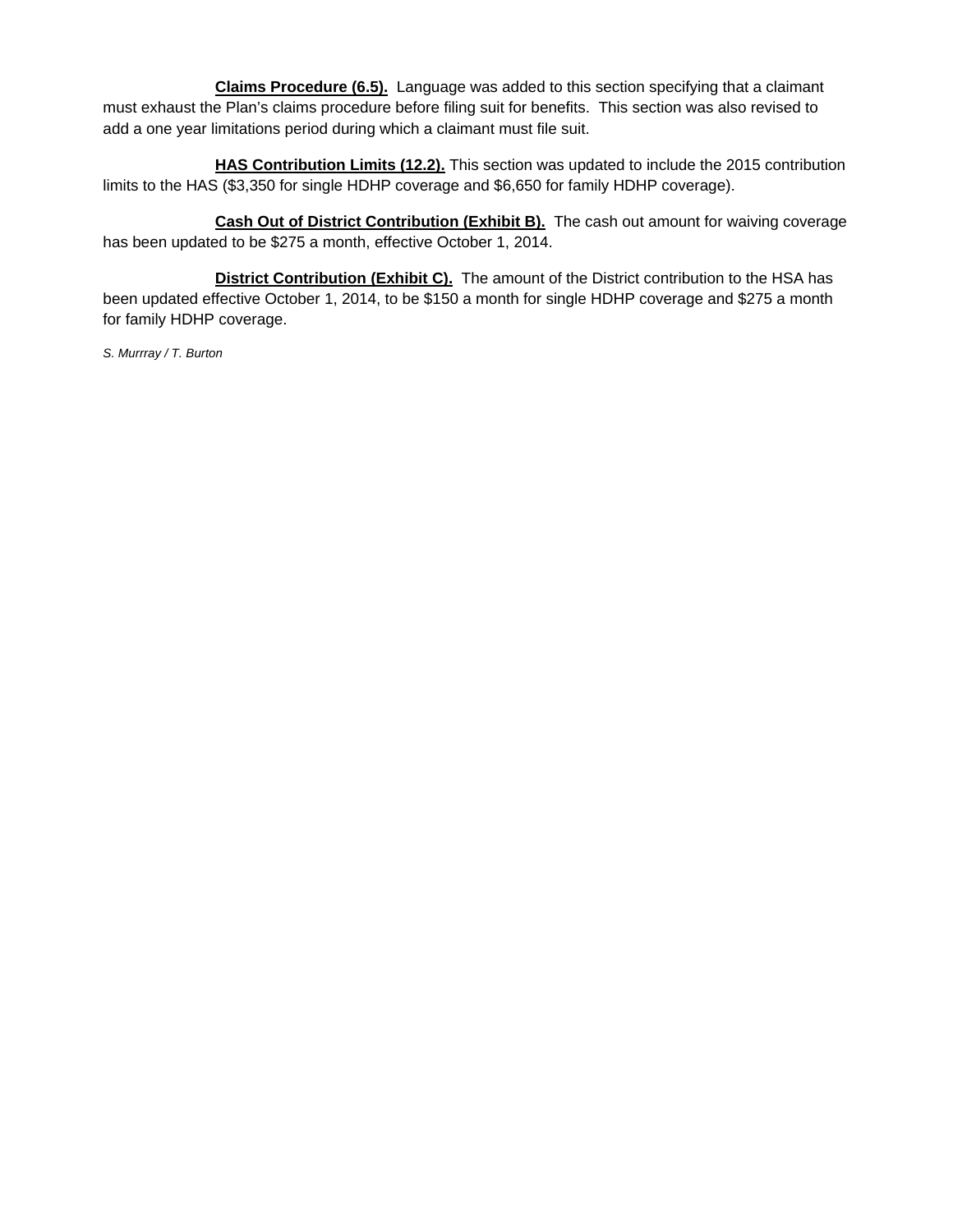# Amendment No. 2 to the 2014/15 Budget for School District No. 1J. Multnomah County, Oregon

## **RECITALS**

- A. On June 23, 2014 the Board of Education ("Board"), by way of Resolution No. 4934, voted to adopt an annual budget for the Fiscal Year 2014/15 as required under Local Budget Law.
- B. Board Policy 8.10.030-AD, "Budget Reallocations Post Budget Adoption," establishes the guidelines to ensure consistent and detailed communication on fiscal issues between the Superintendent and the Board.
- C. Oregon Local Budget Law, ORS 294.471, allows budget changes after adoption under prescribed guidelines.
- D. On September 23, 2014 the Board, by way of Resolution No. 4961 directed the superintendent to use the higher than budgeted beginning fund balance to increase school staffing and support by \$3.5 million immediately, to develop plans for additional investment in support of the District's strategic priorities, and to increase uncommitted contingency to 4.5%. All of which changes were to be detailed in a budget amendment to be presented to the Board in January 2015 after completion of the audit of the FY 2013/14 financial statements of the District.
- E. As follow up action, on October 14, 2014 the Board, by way of Resolution No. 4970, directed the superintendent to implement plans that included \$3.5 million in ongoing commitments and \$2.85 million in one-time investments in support of the three priorities:
	- a) Ensuring all students are reading at benchmark by the end of third grade;
	- b) Improving high school graduation and completion rates; and,
	- c) Eliminating disproportionality in out of school discipline between white students and students of color, and reducing out of school discipline for all students by 50 percent.

The plans also included \$3.15 million in additional strategic one-time investments to improve outcomes for PPS students and effective operations.

- F. On November 25, 2014 the Board, by way of Resolution No. 4991, voted to approve Amendment #1 to the annual budget for the Fiscal Year 2014/15. Amendment No. 1 increased the amount transferred from Fund 101 – the General Fund - to Fund 438 – the Facilities Capital Project Fund by \$1,775,000, and appropriated those funds for Facilities Acquisition and Construction. This increase was part of the \$3.15 million in additional strategic one-time investments to improve outcomes for PPS students and effective operations in the October 14 plans. The transfer was required prior to the full January budget amendment in order for facilities work to begin as soon as possible.
- G. This resolution is to enable the Board to approve Amendment No.2 to the annual budget for the Fiscal Year 2014/15, and is allowed under ORS 294.471 guidelines, which state that the budget may be amended at a regular meeting of the governing body. This amendment is the one specifically referenced in Resolutions Nos. 4961 and 4970 where the Board directed the Superintendent to include the changes outlined in those resolutions in an amendment to the 2014/15 budget in January 2015
- H. Amendment No.2 includes the following major components:
	- a) Beginning Fund Balances in a number of funds are adjusted to reflect the actual Ending Fund Balances as reported in the Comprehensive Annual Financial Report ("CAFR") for FY 2013/14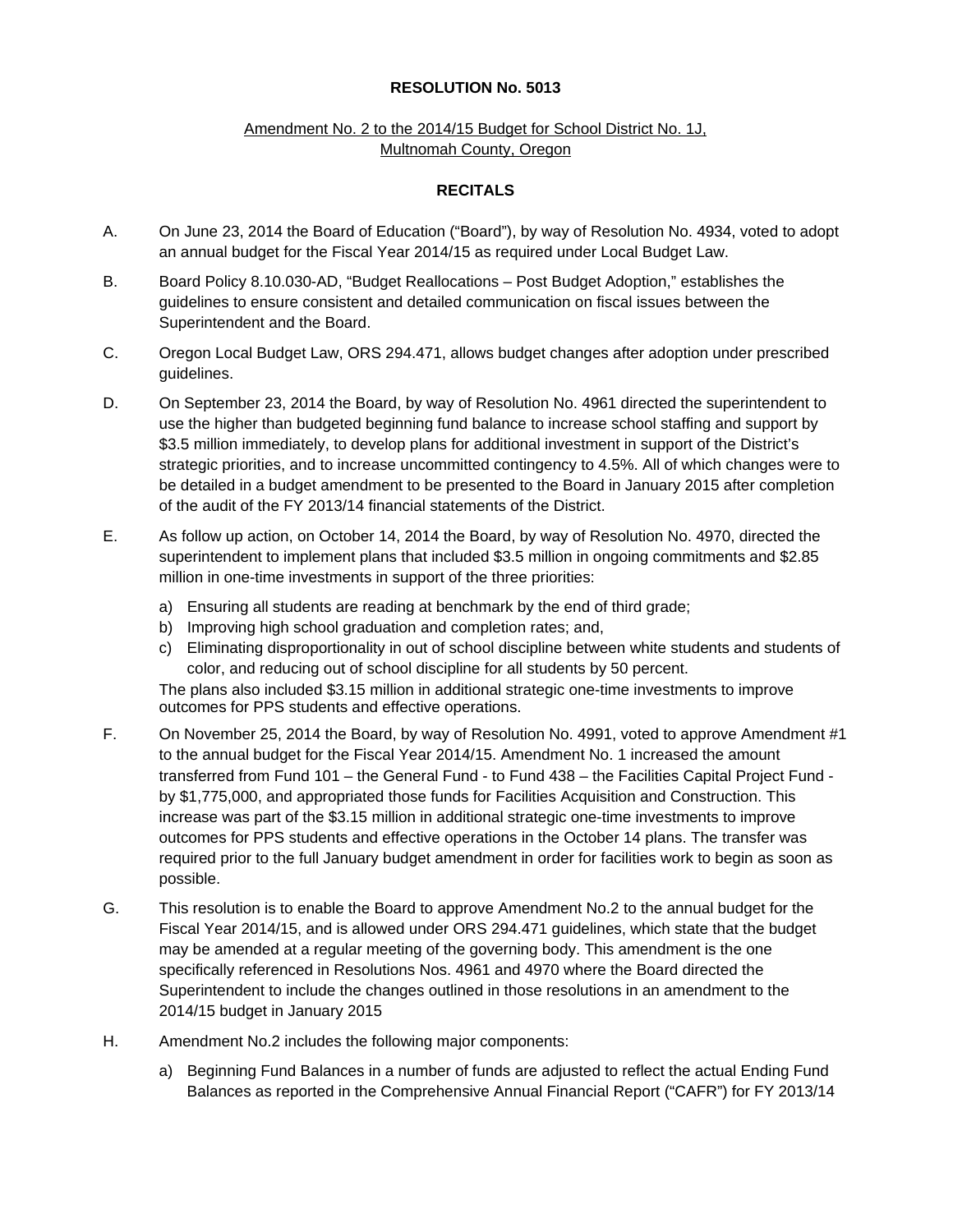that was accepted and approved by the Board under Resolution No. 4995 on December 9, 2014.

- b) Program allocations for funds are adjusted to more accurately reflect intended expenditures and appropriation levels are adjusted as needed. These changes include the plans and directives approved by the Board in Resolutions Nos. 4961 and 4970 described above. Changes in appropriation levels are indicated on the table attached to this resolution.
- c) Revenues and resources are adjusted for any other known or expected events.
- d) In the process known as "fall balancing", budgeted expenditures are also revised to reflect information not available at the time of the adopted budget, e.g. actual teacher salaries and the renewal rates for employees' health care benefit plans.
- I. Expenditures in seven funds (Fund 202 Cafeteria Fund, Fund 404 Construction Excise Tax, Fund 407 – IT Systems Project Fund, Fund 435 – Energy Efficient Schools Fund, Fund 438 – Facilities Capital Fund, Fund 445 – Capital Asset Renewal Fund, and Fund 601 – Self Insurance Fund) will be changed by more than 10% under this amendment. Local budget law requires a public hearing on this change. A public hearing occurred prior to Board action.
- J. The superintendent recommends approval of this resolution.

# **RESOLUTION**

- 1. Having held a public hearing on this amendment as required under local budget law, the Board hereby amends budgeted expenditure appropriation levels as summarized by Fund and Appropriation Level in Attachment A for the fiscal year beginning July 1, 2014.
- 2. Amendment No. 2 to the 2014/15 budget shows uncommitted contingency at 7%, rather than 4.5%. Board policy requires 3% with an aspirational goal of 5%.
- 3. In keeping with Resolution 4961 and given the severe and ongoing needs in our schools, the Board directs the Superintendent to bring the Board a plan by February 10 that assesses the immediate urgent unfunded needs in our schools and commits the surplus contingency necessary to support school programs.
- 4. As part of the assessment and expenditure plan, the Board further requests the Superintendent to communicate with principals and teachers soliciting their ideas on how to make the most difference for student achievement/outcomes with the surplus.

*Y. Awwad / D. Wynde*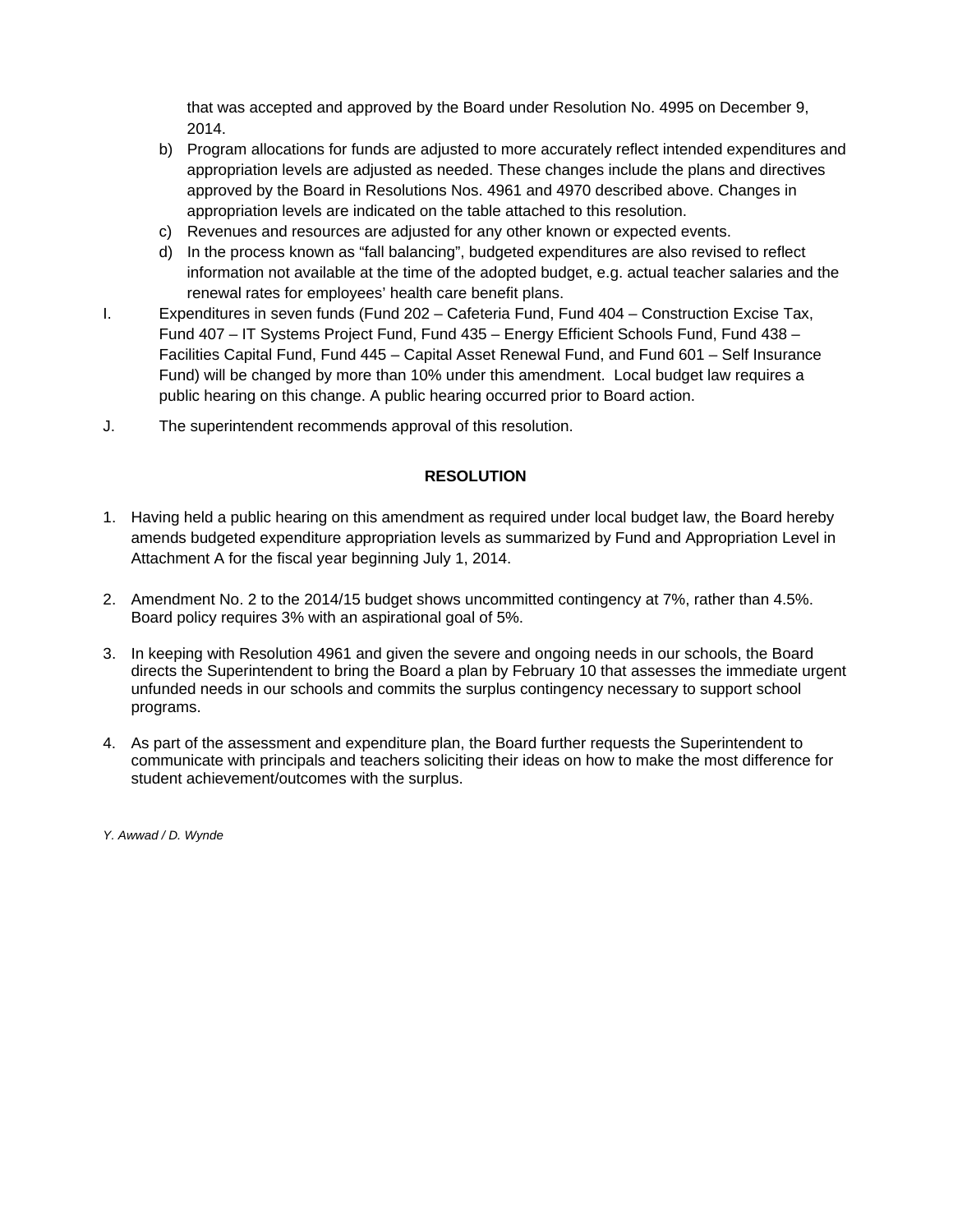#### **ATTACHMENT "A" TO RESOLUTION No. 5013**  Amendment 2 for the 2014/15 Budget

| Fund 101 - General Fund               | Adopted       | Amendment     | Change        | Amendment   |
|---------------------------------------|---------------|---------------|---------------|-------------|
|                                       | <b>Budget</b> | #1            | Amount        | #2          |
| <b>Resources</b>                      |               |               |               |             |
| <b>Beginning Fund Balance</b>         | 34,861,148    | 34,861,148    | 16,812,637    | 51,673,785  |
| <b>Local Sources</b>                  | 284,215,500   | 284,215,500   | 8,400,000     | 292,615,500 |
| <b>Intermediate Sources</b>           | 12,723,555    | 12,723,555    | (10,000)      | 12,713,555  |
| <b>State Sources</b>                  | 202,972,088   | 202,972,088   | (4,674,022)   | 198,298,066 |
| <b>Federal Sources</b>                |               |               |               |             |
| Other Sources                         | 100,000       | 100,000       |               | 100,000     |
| <b>Total</b>                          | 534,872,291   | 534,872,291   | 20,528,615    | 555,400,906 |
|                                       |               |               |               |             |
| Requirements                          |               |               |               |             |
| Instruction                           | 304, 391, 929 | 304, 391, 929 | (6, 593, 857) | 297,798,072 |
| <b>Support Services</b>               | 200,679,551   | 200,679,551   | 7,230,357     | 207,909,908 |
| Enterprise & Community Services       | 1,815,169     | 1,815,169     | 111,297       | 1,926,466   |
| Facilities Acquisition & Construction |               |               |               |             |
| Debt Service & Transfers Out          | 6,834,433     | 8,609,433     | 1,729,996     | 10,339,429  |
| Contingency                           | 21, 151, 209  | 19,376,209    | 18,050,822    | 37,427,031  |
| <b>Ending Fund Balance</b>            |               |               |               |             |
| <b>Total</b>                          | 534,872,291   | 534,872,291   | 20,528,615    | 555,400,906 |
|                                       |               |               |               |             |
| Fund 201 - Student Body Activity Fund | Adopted       | Amendment     | Change        | Amendment   |
|                                       | <b>Budget</b> | #1            | Amount        | #2          |
|                                       |               |               |               |             |

# Schedule of Changes in Appropriations and Other Balances

| Resources              |            |            |         |            |
|------------------------|------------|------------|---------|------------|
| Beginning Fund Balance | 3,260,830  | 3,260,830  | 620,896 | 3,881,726  |
| <b>Local Sources</b>   | 8,818,532  | 8,818,532  | ۰       | 8,818,532  |
| Intermediate Sources   |            |            |         |            |
| State Sources          | ۰          |            |         |            |
| <b>Federal Sources</b> | ۰          |            |         |            |
| Other Sources          |            |            |         | ٠          |
| Total                  | 12,079,362 | 12,079,362 | 620,896 | 12,700,258 |
| Requirements           |            |            |         |            |

| <b>Instruction</b>                    | 8.818.532  | 8.818.532  | 620.896 | 9.439.428  |
|---------------------------------------|------------|------------|---------|------------|
| <b>Support Services</b>               |            |            |         |            |
| Enterprise & Community Services       |            |            |         |            |
| Facilities Acquisition & Construction |            |            |         |            |
| Debt Service & Transfers Out          |            |            |         |            |
| Contingency                           |            |            |         |            |
| <b>Ending Fund Balance</b>            | 3.260.830  | 3.260.830  |         | 3,260,830  |
| <b>Total</b>                          | 12,079,362 | 12,079,362 | 620,896 | 12,700,258 |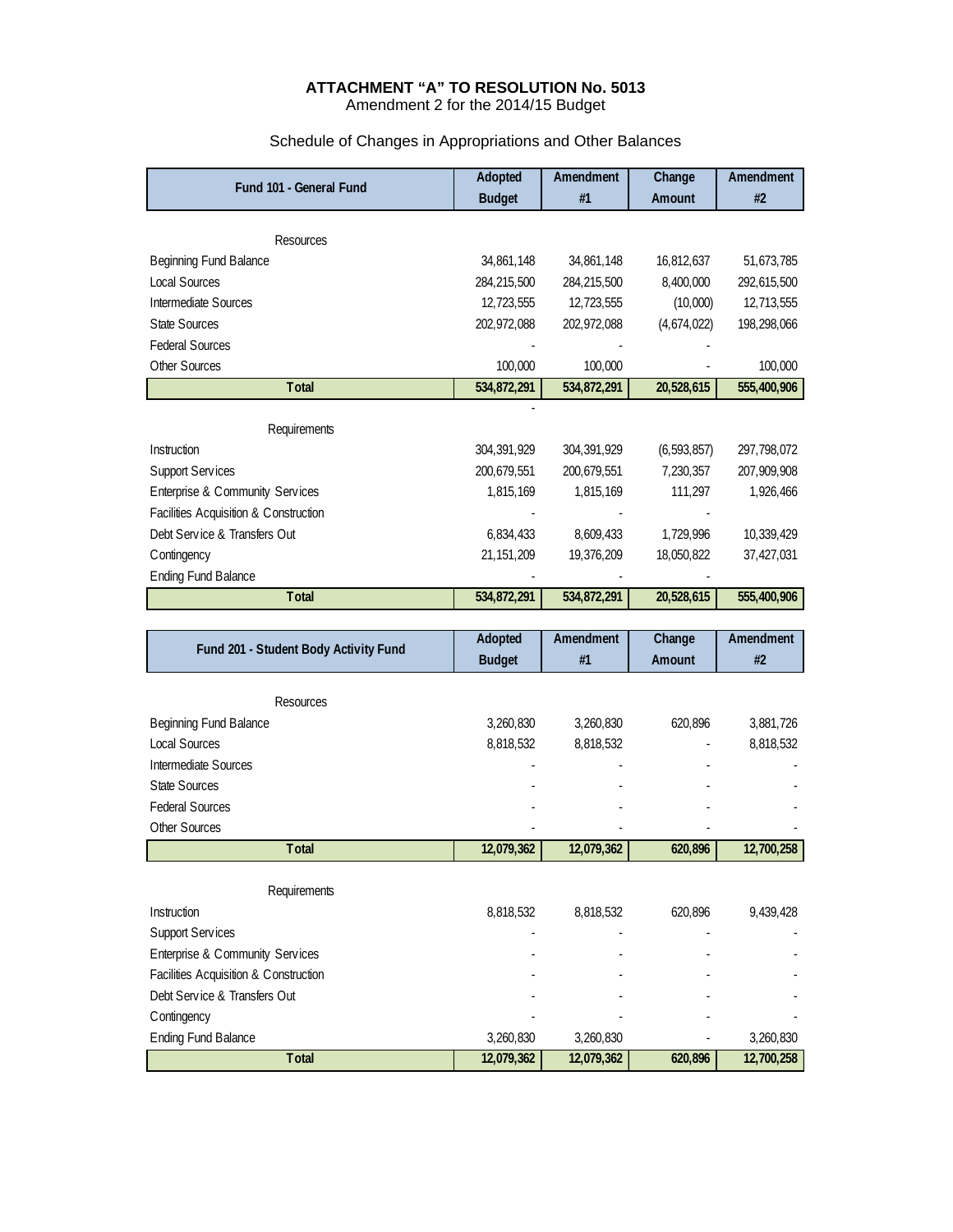| Fund 202 - Cafeteria Fund                       | Adopted       | Amendment  | Change    | Amendment  |
|-------------------------------------------------|---------------|------------|-----------|------------|
|                                                 | <b>Budget</b> | #1         | Amount    | #2         |
|                                                 |               |            |           |            |
| <b>Resources</b>                                |               |            |           |            |
| Beginning Fund Balance                          | 2,714,766     | 2,714,766  | 2,195,449 | 4,910,215  |
| <b>Local Sources</b>                            | 3,693,623     | 3,693,623  |           | 3,693,623  |
| Intermediate Sources                            |               |            |           |            |
| <b>State Sources</b>                            | 323,532       | 323,532    |           | 323,532    |
| <b>Federal Sources</b>                          | 12,822,296    | 12,822,296 | 30,591    | 12,852,887 |
| Other Sources                                   |               |            |           |            |
| Total                                           | 19,554,217    | 19,554,217 | 2,226,040 | 21,780,257 |
|                                                 |               |            |           |            |
| Requirements                                    |               |            |           |            |
| Instruction                                     |               |            |           |            |
| <b>Support Services</b>                         |               |            |           |            |
| Enterprise & Community Services                 | 18,262,380    | 18,262,380 | 2,226,040 | 20,488,420 |
| Facilities Acquisition & Construction           |               |            |           |            |
| Debt Service & Transfers Out                    |               |            |           |            |
| Contingency                                     |               |            |           |            |
| <b>Ending Fund Balance</b>                      | 1,291,837     | 1,291,837  |           | 1,291,837  |
| Total                                           | 19,554,217    | 19,554,217 | 2,226,040 | 21,780,257 |
|                                                 |               |            |           |            |
| Fund 225 - PERS Rate Stabilization Reserve Fund | Adopted       | Amendment  | Change    | Amendment  |
|                                                 | <b>Budget</b> | #1         | Amount    | #2         |
|                                                 |               |            |           |            |
| <b>Resources</b>                                |               |            |           |            |
| Beginning Fund Balance                          | 15,731,300    | 15,731,300 | 25,523    | 15,756,823 |
| <b>Local Sources</b>                            | 271,200       | 271,200    |           | 271,200    |
| Intermediate Sources                            |               |            |           |            |
| <b>State Sources</b>                            |               |            |           |            |
| <b>Federal Sources</b>                          |               |            |           |            |

| Other Sources                         |            |            |        |            |
|---------------------------------------|------------|------------|--------|------------|
| <b>Total</b>                          | 16,002,500 | 16,002,500 | 25,523 | 16,028,023 |
|                                       |            |            |        |            |
| Requirements                          |            |            |        |            |
| Instruction                           |            |            |        |            |
| <b>Support Services</b>               |            |            |        |            |
| Enterprise & Community Services       |            |            |        |            |
| Facilities Acquisition & Construction |            |            |        |            |
| Debt Service & Transfers Out          |            |            |        |            |
| Contingency                           |            |            |        |            |
| <b>Ending Fund Balance</b>            | 16,002,500 | 16,002,500 | 25,523 | 16,028,023 |
| <b>Total</b>                          | 16,002,500 | 16,002,500 | 25,523 | 16,028,023 |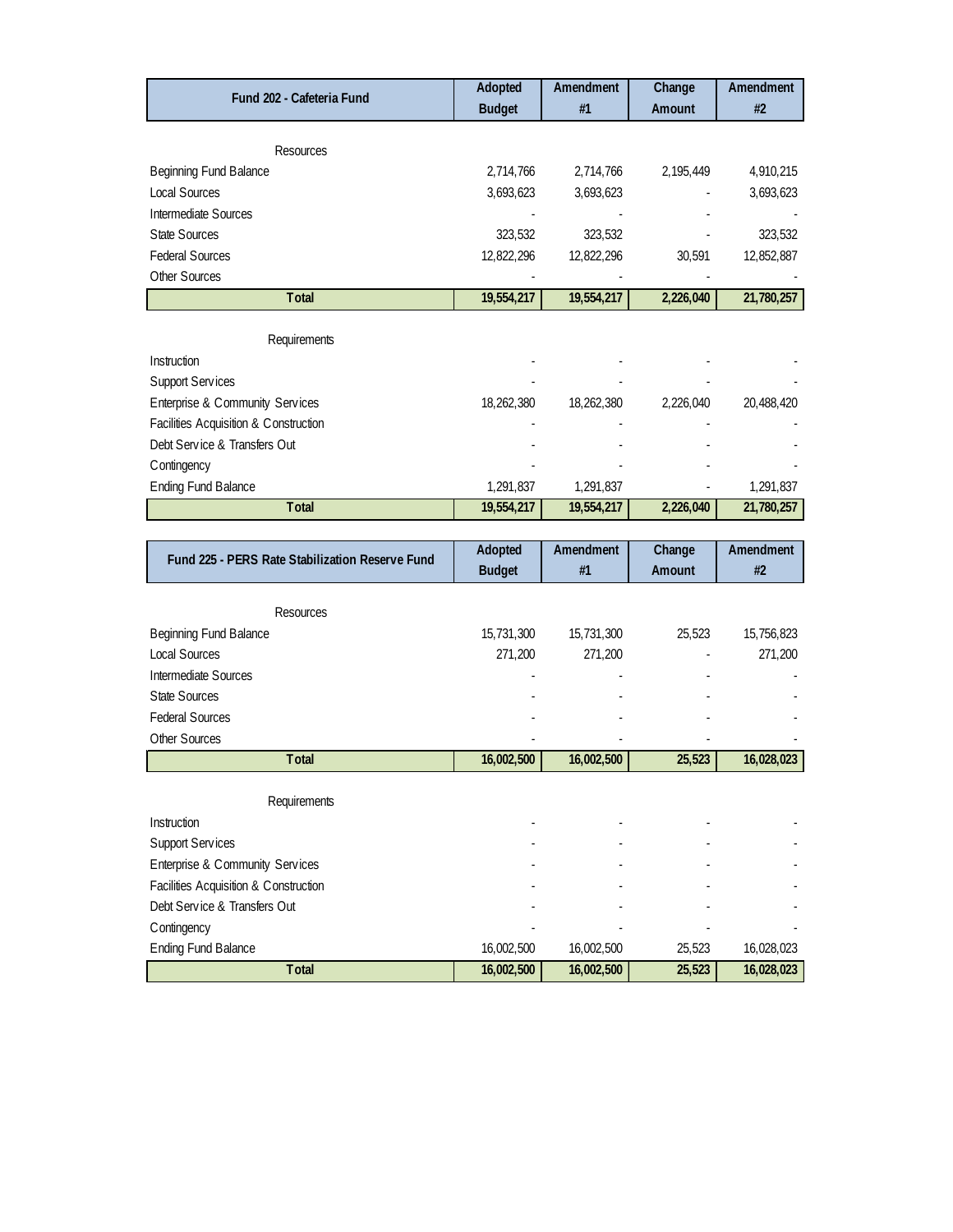| Fund 299 - Dedicated Resource Fund    | Adopted       | Amendment   | Change                   | Amendment  |
|---------------------------------------|---------------|-------------|--------------------------|------------|
|                                       | <b>Budget</b> | #1          | Amount                   | #2         |
|                                       |               |             |                          |            |
| Resources                             |               |             |                          |            |
| <b>Beginning Fund Balance</b>         | 5, 153, 700   | 5, 153, 700 | 1,790,098                | 6,943,798  |
| Local Sources                         | 11,605,829    | 11,605,829  | (1,790,098)              | 9,815,731  |
| Intermediate Sources                  |               |             |                          |            |
| <b>State Sources</b>                  |               |             |                          |            |
| <b>Federal Sources</b>                | 92,240        | 92,240      |                          | 92,240     |
| Other Sources                         |               |             |                          |            |
| <b>Total</b>                          | 16,851,769    | 16,851,769  |                          | 16,851,769 |
|                                       |               |             |                          |            |
| Requirements                          |               |             |                          |            |
| Instruction                           | 14,858,085    | 14,858,085  | $\overline{\phantom{a}}$ | 14,858,085 |
| <b>Support Services</b>               | 1,755,958     | 1,755,958   |                          | 1,755,958  |
| Enterprise & Community Services       | 64,102        | 64,102      |                          | 64,102     |
| Facilities Acquisition & Construction | 173,624       | 173,624     |                          | 173,624    |
| Debt Service & Transfers Out          |               |             |                          |            |
| Contingency                           |               |             |                          |            |
| <b>Ending Fund Balance</b>            |               |             |                          |            |
| <b>Total</b>                          | 16,851,769    | 16,851,769  |                          | 16,851,769 |

| Fund 308 - PERS UAL Debt Service Fund | Adopted       | Amendment  | Change     | Amendment  |
|---------------------------------------|---------------|------------|------------|------------|
|                                       | <b>Budget</b> | #1         | Amount     | #2         |
|                                       |               |            |            |            |
| Resources                             |               |            |            |            |
| Beginning Fund Balance                |               |            | 585,373    | 585,373    |
| Local Sources                         | 39,799,326    | 39,799,326 | (585, 373) | 39,213,953 |
| Intermediate Sources                  |               |            |            |            |
| <b>State Sources</b>                  |               |            |            |            |
| <b>Federal Sources</b>                |               |            |            |            |
| Other Sources                         |               |            |            |            |
| <b>Total</b>                          | 39,799,326    | 39,799,326 |            | 39,799,326 |
|                                       |               |            |            |            |
| Requirements                          |               |            |            |            |
| Instruction                           |               |            |            |            |
| <b>Support Services</b>               |               |            |            |            |
| Enterprise & Community Services       |               |            |            |            |
| Facilities Acquisition & Construction |               |            |            |            |
| Debt Service & Transfers Out          | 39,799,326    | 39,799,326 |            | 39,799,326 |
| Contingency                           |               |            |            |            |
| <b>Ending Fund Balance</b>            |               |            |            |            |
| <b>T</b> otal                         | 39,799,326    | 39,799,326 |            | 39,799,326 |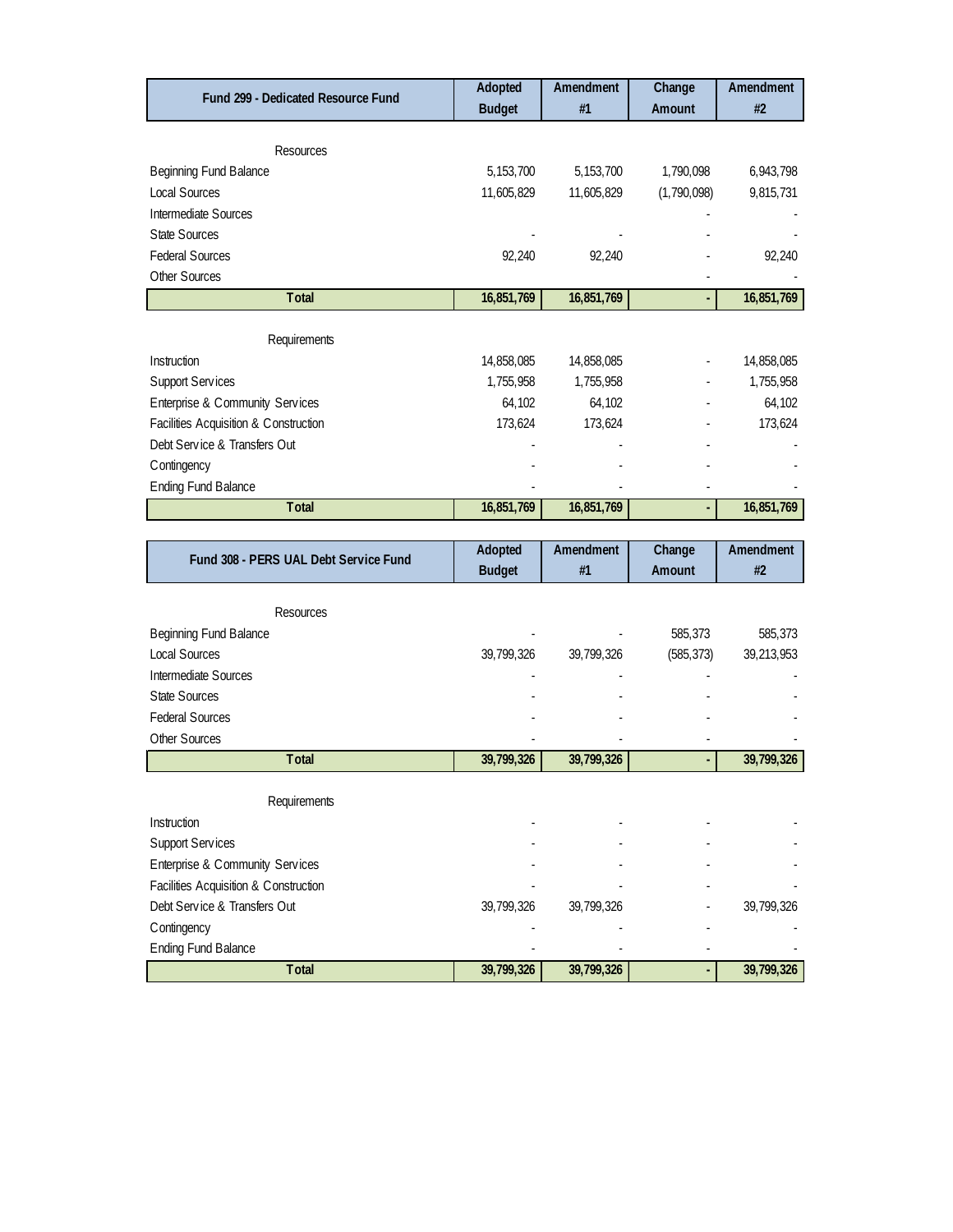| Fund 350 - GO Bonds Debt Service Fund | Adopted<br><b>Budget</b> | Amendment<br>#1 | Change<br><b>Amount</b> | Amendment<br>#2 |
|---------------------------------------|--------------------------|-----------------|-------------------------|-----------------|
|                                       |                          |                 |                         |                 |
| Resources                             |                          |                 |                         |                 |
| Beginning Fund Balance                | 466,148                  | 466,148         | (104, 962)              | 361,186         |
| <b>Local Sources</b>                  | 44,567,202               | 44,567,202      | 262,000                 | 44,829,202      |
| <b>Intermediate Sources</b>           |                          |                 |                         |                 |
| <b>State Sources</b>                  |                          |                 |                         |                 |
| <b>Federal Sources</b>                |                          |                 |                         |                 |
| Other Sources                         |                          |                 |                         |                 |
| Total                                 | 45,033,350               | 45,033,350      | 157,038                 | 45,190,388      |
| Requirements                          |                          |                 |                         |                 |
| Instruction                           |                          |                 |                         |                 |
| Support Services                      |                          |                 |                         |                 |
| Enterprise & Community Services       |                          |                 |                         |                 |
| Facilities Acquisition & Construction |                          |                 |                         |                 |
| Debt Service & Transfers Out          | 45,033,350               | 45,033,350      |                         | 45,033,350      |
| Contingency                           |                          |                 |                         |                 |
| <b>Ending Fund Balance</b>            |                          |                 | 157,038                 | 157,038         |
| <b>Total</b>                          | 45,033,350               | 45,033,350      | 157,038                 | 45, 190, 388    |
|                                       |                          |                 |                         |                 |
| Fund 404 - Construction Excise Fund   | Adopted                  | Amendment       | Change                  | Amendment       |
|                                       | <b>Budget</b>            | #1              | Amount                  | #2              |
|                                       |                          |                 |                         |                 |
| <b>Resources</b>                      |                          |                 |                         |                 |
| Beginning Fund Balance                | 10,732,029               | 10,732,029      | 2,271,124               | 13,003,153      |
| <b>Local Sources</b>                  | 3,011,000                | 3,011,000       |                         | 3,011,000       |
| Intermediate Sources                  |                          |                 |                         |                 |

| Resources                             |            |            |           |            |
|---------------------------------------|------------|------------|-----------|------------|
| Beginning Fund Balance                | 10,732,029 | 10,732,029 | 2,271,124 | 13,003,153 |
| Local Sources                         | 3,011,000  | 3,011,000  |           | 3,011,000  |
| Intermediate Sources                  |            |            |           |            |
| <b>State Sources</b>                  |            |            |           |            |
| <b>Federal Sources</b>                |            |            |           |            |
| Other Sources                         |            |            |           |            |
| <b>Total</b>                          | 13,743,029 | 13,743,029 | 2,271,124 | 16,014,153 |
|                                       |            |            |           |            |
| Requirements                          |            |            |           |            |
| Instruction                           |            |            |           |            |
| <b>Support Services</b>               |            |            |           |            |
| Enterprise & Community Services       |            |            |           |            |
| Facilities Acquisition & Construction | 13,743,029 | 13,743,029 | 2,271,124 | 16,014,153 |
| Debt Service & Transfers Out          |            |            |           |            |
| Contingency                           |            |            |           |            |
| <b>Ending Fund Balance</b>            |            |            |           |            |
| <b>Total</b>                          | 13,743,029 | 13,743,029 | 2,271,124 | 16,014,153 |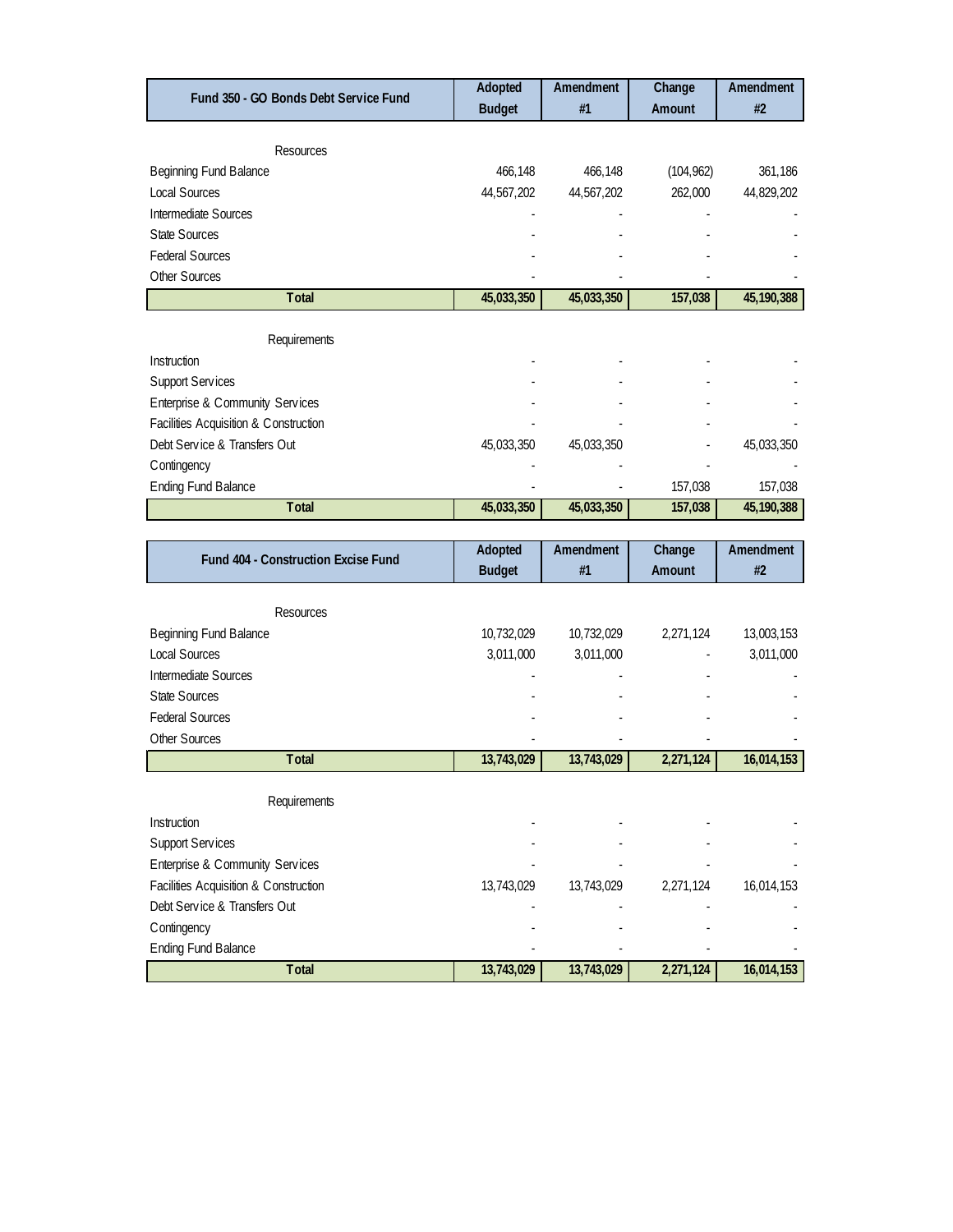| Fund 407 - IT Systems Project Fund    | Adopted       | Amendment | Change    | Amendment |
|---------------------------------------|---------------|-----------|-----------|-----------|
|                                       | <b>Budget</b> | #1        | Amount    | #2        |
| Resources                             |               |           |           |           |
| Beginning Fund Balance                | 4,017,021     | 4,017,021 | (30, 527) | 3,986,494 |
| <b>Local Sources</b>                  | 500           | 500       | 50,000    | 50,500    |
|                                       |               |           |           |           |
| Intermediate Sources                  |               |           |           |           |
| <b>State Sources</b>                  |               |           |           |           |
| <b>Federal Sources</b>                |               |           |           |           |
| Other Sources                         |               |           | 1,170,000 | 1,170,000 |
| <b>Total</b>                          | 4,017,521     | 4,017,521 | 1,189,473 | 5,206,994 |
|                                       |               |           |           |           |
| Requirements                          |               |           |           |           |
| Instruction                           |               |           |           |           |
| <b>Support Services</b>               | 3,829,848     | 3,829,848 | 1,189,473 | 5,019,321 |
| Enterprise & Community Services       |               |           |           |           |
| Facilities Acquisition & Construction |               |           |           |           |
| Debt Service & Transfers Out          |               |           |           |           |
| Contingency                           | 187,673       | 187,673   |           | 187,673   |
| <b>Ending Fund Balance</b>            |               |           |           |           |
| <b>Total</b>                          | 4,017,521     | 4,017,521 | 1,189,473 | 5,206,994 |
|                                       |               |           |           |           |
| Fund 420 - Full Faith and Credit Fund | Adopted       | Amendment | Change    | Amendment |
|                                       | <b>Budget</b> | #1        | Amount    | #2        |
|                                       |               |           |           |           |
| Resources                             |               |           |           |           |
| <b>Beginning Fund Balance</b>         | 200,000       | 200,000   | 5,978     | 205,978   |
| <b>Local Sources</b>                  |               |           |           |           |

| Intermediate Sources                  |         |         |       |         |
|---------------------------------------|---------|---------|-------|---------|
| <b>State Sources</b>                  |         |         |       |         |
| <b>Federal Sources</b>                |         |         |       |         |
| Other Sources                         |         |         |       |         |
| <b>Total</b>                          | 200,000 | 200,000 | 5,978 | 205,978 |
|                                       |         |         |       |         |
| Requirements                          |         |         |       |         |
| Instruction                           |         |         |       |         |
| <b>Support Services</b>               |         |         |       |         |
| Enterprise & Community Services       |         |         |       |         |
| Facilities Acquisition & Construction | 200,000 | 200,000 | 5,978 | 205,978 |
| Debt Service & Transfers Out          |         |         |       | ٠       |
| C ontingency                          |         |         |       |         |
| <b>Ending Fund Balance</b>            |         |         |       |         |
| <b>Total</b>                          | 200,000 | 200,000 | 5,978 | 205,978 |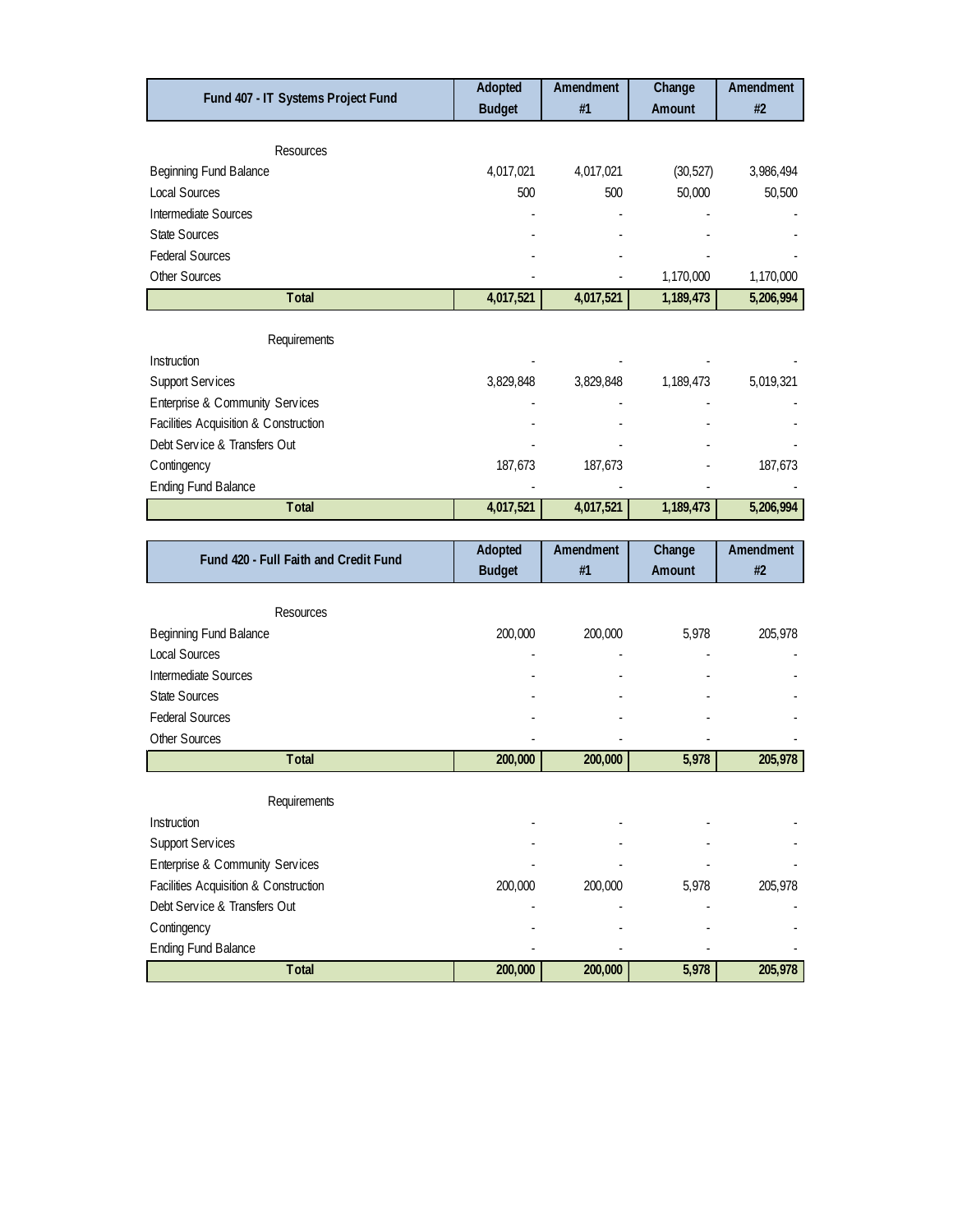| Fund 435 - Energy Efficient Schools Fund | Adopted       | Amendment | Change  | Amendment |
|------------------------------------------|---------------|-----------|---------|-----------|
|                                          | <b>Budget</b> | #1        | Amount  | #2        |
|                                          |               |           |         |           |
| Resources                                |               |           |         |           |
| Beginning Fund Balance                   | 742,217       | 742,217   | 173,212 | 915,429   |
| <b>Local Sources</b>                     | 856,336       | 856,336   | 210,980 | 1,067,316 |
| Intermediate Sources                     |               |           |         |           |
| <b>State Sources</b>                     |               |           |         |           |
| <b>Federal Sources</b>                   |               |           |         |           |
| Other Sources                            |               |           |         |           |
| <b>Total</b>                             | 1,598,553     | 1,598,553 | 384,192 | 1,982,745 |
|                                          |               |           |         |           |
| Requirements                             |               |           |         |           |
| Instruction                              |               |           |         |           |
| <b>Support Services</b>                  |               |           |         |           |
| Enterprise & Community Services          |               |           |         |           |
| Facilities Acquisition & Construction    | 1,598,553     | 1,598,553 | 384,192 | 1,982,745 |
| Debt Service & Transfers Out             |               |           |         |           |
| C ontingency                             |               |           |         |           |
| <b>Ending Fund Balance</b>               |               |           |         |           |
| Total                                    | 1,598,553     | 1,598,553 | 384,192 | 1,982,745 |
|                                          |               |           |         |           |

| Fund 438 - Facilities Capital Fund    | Adopted       | Amendment | Change    | Amendment |
|---------------------------------------|---------------|-----------|-----------|-----------|
|                                       | <b>Budget</b> | #1        | Amount    | #2        |
|                                       |               |           |           |           |
| <b>Resources</b>                      |               |           |           |           |
| Beginning Fund Balance                | 1,628,420     | 1,628,420 | 530,582   | 2,159,002 |
| Local Sources                         | 3,000         | 3,000     | 309,768   | 312,768   |
| Intermediate Sources                  |               |           |           |           |
| <b>State Sources</b>                  |               |           |           |           |
| <b>Federal Sources</b>                |               |           |           |           |
| Other Sources                         | 3,011,000     | 4,786,000 | 559,996   | 5,345,996 |
| <b>Total</b>                          | 4,642,420     | 6,417,420 | 1,400,346 | 7,817,766 |
|                                       |               |           |           |           |
| Requirements                          |               |           |           |           |
| Instruction                           |               |           |           |           |
| <b>Support Services</b>               | 4,400         | 4,400     |           | 4,400     |
| Enterprise & Community Services       |               |           |           |           |
| Facilities Acquisition & Construction | 4,638,020     | 6,413,020 | 1,400,346 | 7,813,366 |
| Debt Service & Transfers Out          |               |           |           |           |
| Contingency                           |               |           |           |           |
| <b>Ending Fund Balance</b>            |               |           |           |           |
| <b>Total</b>                          | 4,642,420     | 6,417,420 | 1,400,346 | 7,817,766 |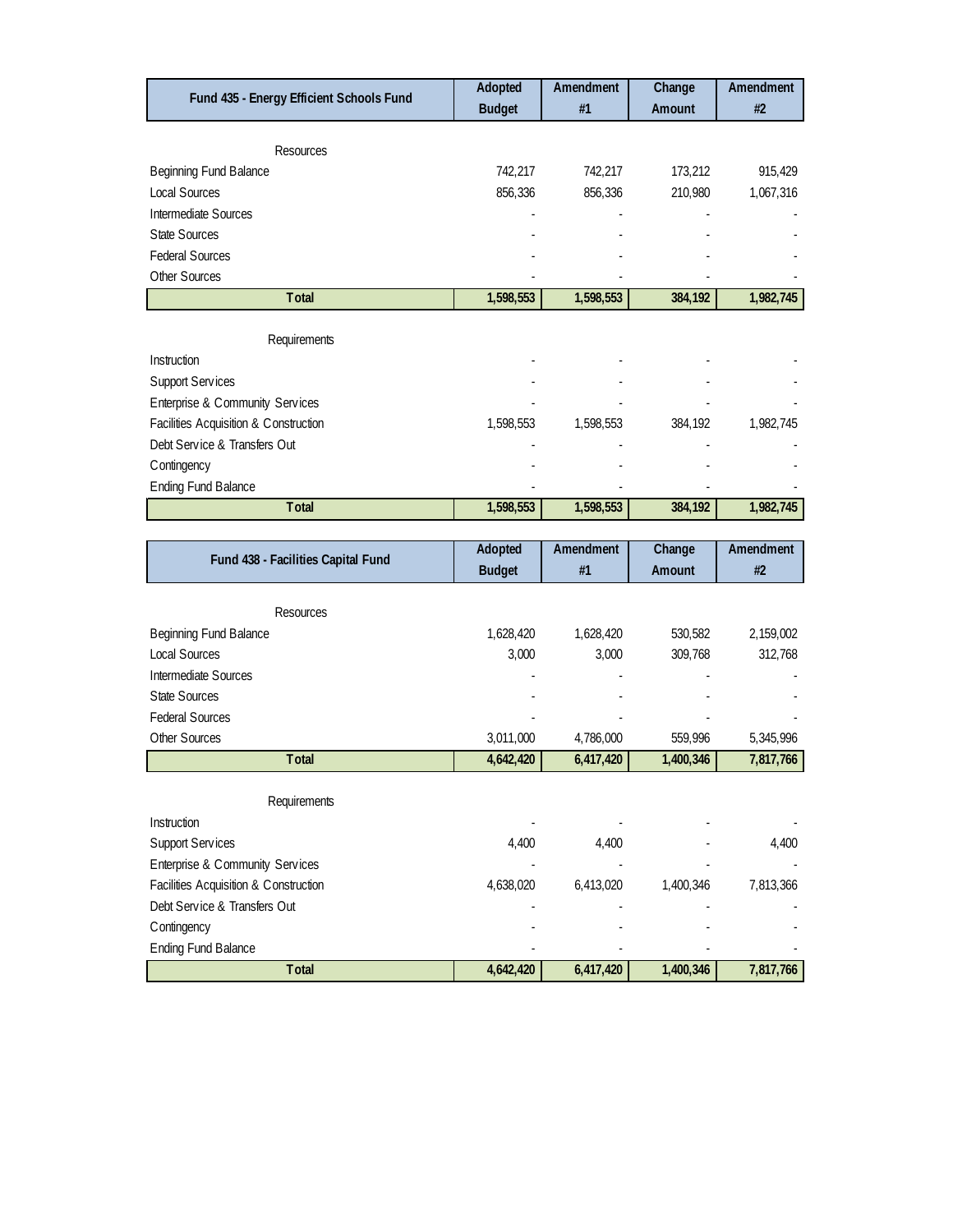|                                                             |                       | #1                    | Amount     | #2         |
|-------------------------------------------------------------|-----------------------|-----------------------|------------|------------|
|                                                             | <b>Budget</b>         |                       |            |            |
| Resources                                                   |                       |                       |            |            |
| Beginning Fund Balance                                      | 2,301,582             | 2,301,582             | 410,723    | 2,712,305  |
| <b>Local Sources</b>                                        | 176,000               | 176,000               |            | 176,000    |
| Intermediate Sources                                        |                       |                       |            |            |
| <b>State Sources</b>                                        |                       |                       |            |            |
| <b>Federal Sources</b>                                      |                       |                       |            |            |
| Other Sources                                               |                       |                       |            |            |
| <b>Total</b>                                                | 2,477,582             | 2,477,582             | 410,723    | 2,888,305  |
|                                                             |                       |                       |            |            |
| Requirements                                                |                       |                       |            |            |
| Instruction                                                 |                       |                       |            |            |
| <b>Support Services</b>                                     |                       |                       |            |            |
| Enterprise & Community Services                             |                       |                       |            |            |
| Facilities Acquisition & Construction                       | 2,477,582             | 2,477,582             | 410,723    | 2,888,305  |
| Debt Service & Transfers Out                                |                       |                       |            |            |
| Contingency                                                 |                       |                       |            |            |
| <b>Ending Fund Balance</b>                                  |                       |                       |            |            |
| Total                                                       | 2,477,582             | 2,477,582             | 410,723    | 2,888,305  |
|                                                             |                       |                       |            |            |
| Fund 450 - GO Bonds Fund                                    | Adopted               | Amendment             | Change     | Amendment  |
|                                                             | <b>Budget</b>         | #1                    | Amount     | #2         |
|                                                             |                       |                       |            |            |
|                                                             |                       |                       |            |            |
|                                                             |                       |                       |            | 400,000    |
| Resources<br>Beginning Fund Balance<br><b>Local Sources</b> | 90,794,310<br>400,000 | 90,794,310<br>400,000 | (327, 790) | 90,466,520 |

| 400,000    | 400,000      |            | 400,000    |
|------------|--------------|------------|------------|
|            |              |            |            |
|            |              |            |            |
|            |              |            |            |
|            |              |            |            |
| 91,194,310 | 91,194,310   | (327, 790) | 90,866,520 |
|            |              |            |            |
|            |              |            |            |
|            |              |            |            |
| 435,600    | 435,600      |            | 435,600    |
|            |              |            |            |
| 59,187,841 | 59, 187, 841 | (327, 790) | 58,860,051 |
|            |              |            |            |
| 31,570,869 | 31,570,869   |            | 31,570,869 |
|            |              |            |            |
| 91,194,310 | 91,194,310   | (327, 790) | 90,866,520 |
|            |              |            |            |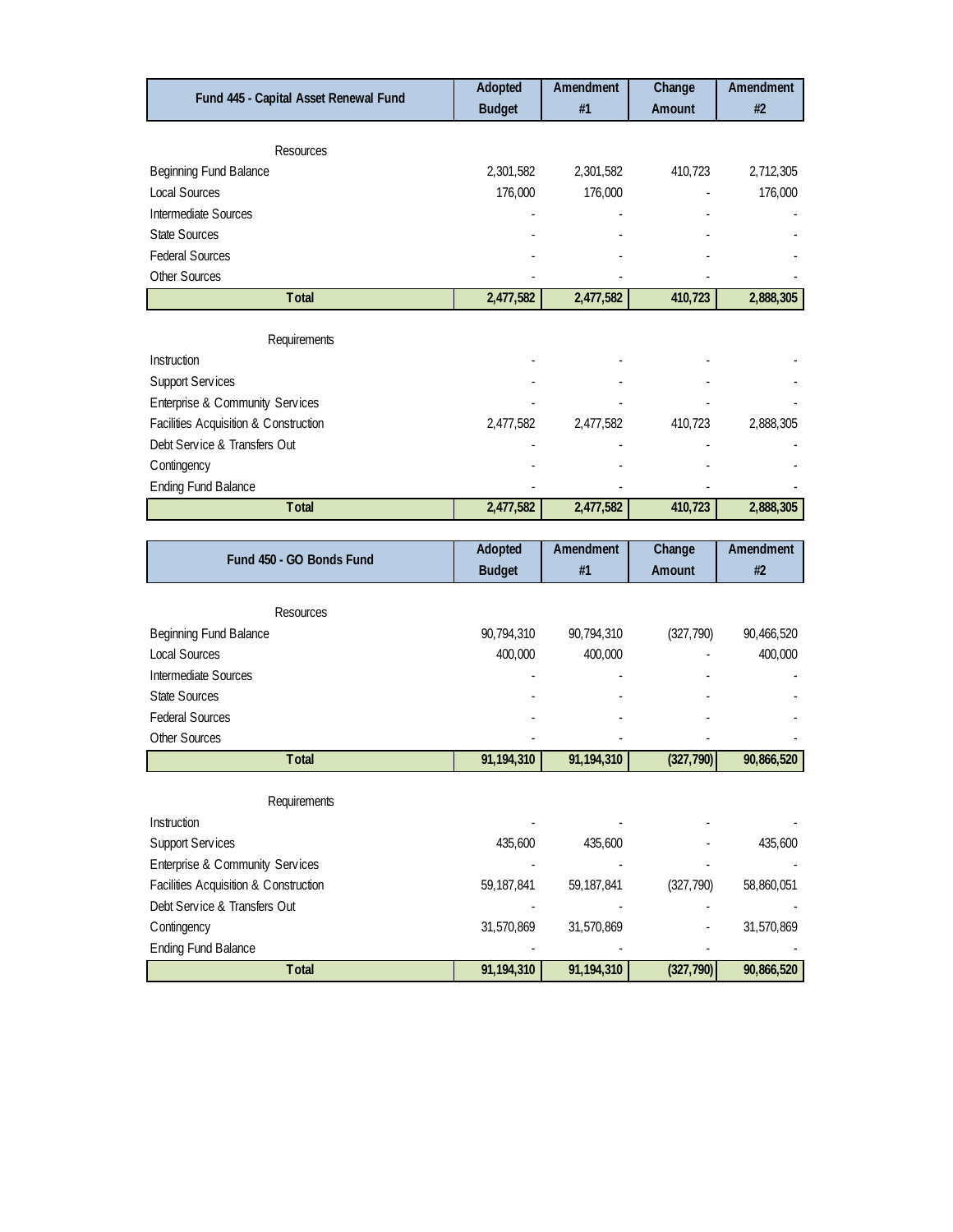| Fund 601 - Self Insurance Fund        | Adopted       | Amendment | Change  | Amendment |
|---------------------------------------|---------------|-----------|---------|-----------|
|                                       | <b>Budget</b> | #1        | Amount  | #2        |
|                                       |               |           |         |           |
| <b>Resources</b>                      |               |           |         |           |
| Beginning Fund Balance                | 2,028,305     | 2,028,305 | 431,803 | 2,460,108 |
| Local Sources                         | 3,516,527     | 3,516,527 |         | 3,516,527 |
| Intermediate Sources                  |               |           |         |           |
| State Sources                         | 195,833       | 195,833   |         | 195,833   |
| <b>Federal Sources</b>                |               |           |         |           |
| Other Sources                         |               |           |         |           |
| Total                                 | 5,740,665     | 5,740,665 | 431,803 | 6,172,468 |
|                                       |               |           |         |           |
| Requirements                          |               |           |         |           |
| Instruction                           |               |           |         |           |
| <b>Support Services</b>               | 3,440,665     | 3,440,665 | 431,803 | 3,872,468 |
| Enterprise & Community Services       |               |           |         |           |
| Facilities Acquisition & Construction |               |           |         |           |
| Debt Service & Transfers Out          |               |           |         |           |
| Contingency                           | 2,300,000     | 2,300,000 |         | 2,300,000 |
| <b>Ending Fund Balance</b>            |               |           |         |           |
| <b>Total</b>                          | 5,740,665     | 5,740,665 | 431,803 | 6,172,468 |